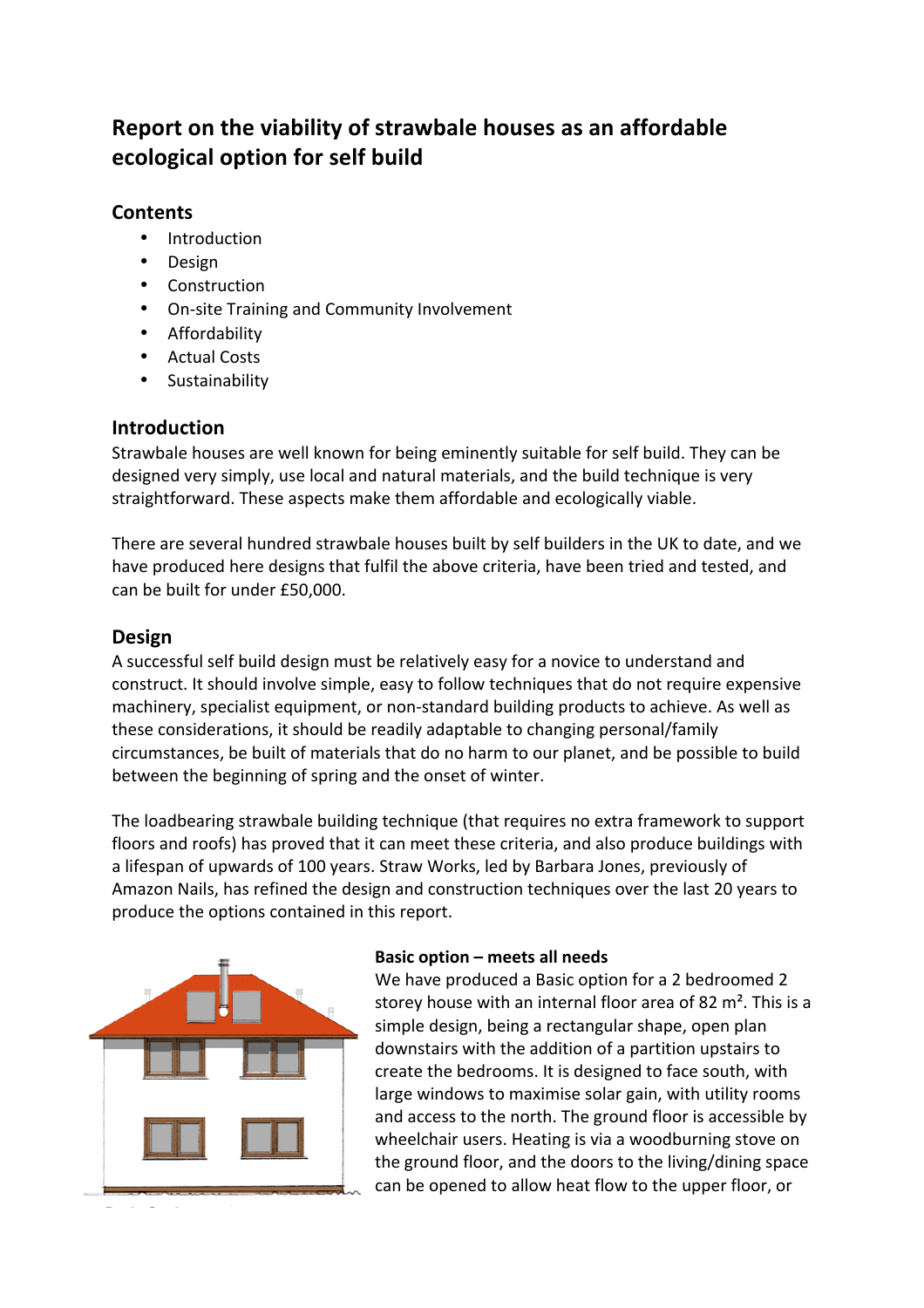closed to retain the heat. Bedrooms and bathroom can have electric water filled radiators fitted but are not expected to need them as this is a very thermally efficient design. Hot water is provided by solar thermal panels on the roof and an electric immersion heater if required. There is ample storage, and light is brought to the upper landing by a skylight, and to the downstairs hallway by light tubes hidden in storage areas.

The roof is designed with trusses to allow insulation to be laid effectively on the horizontal, (apart from around the skylight), ensuring a secure thermal envelope. It is hipped and has an overhang of 450mm all round, thus giving maximum protection to the straw walls and avoiding the use of gables.



*Basic option, Ground Floor*

Full designs containing more information can be viewed separately to this document

# **Extended Option – allowing for change**

The Basic option can be added to quite easily as families grow, needs change, or more details can be afforded to create a 3 bedroomed house of 91m<sup>2</sup>. From comparison of the 2 options it is possible to see how this can be achieved with very little alteration to the basic design. A disabled access shower and bedroom can be added on the ground floor, for instance, or a study/therapy room, giving options for life and work changes. A balcony and terrace can be added to the south aspect, giving more space to the rooms above and below, and together with replacing windows with patio doors gives a feel of the outside inside. In this option a ramp is shown should there be a need to include one for access, and photo voltaic panels on the roof provide for self-generated electricity.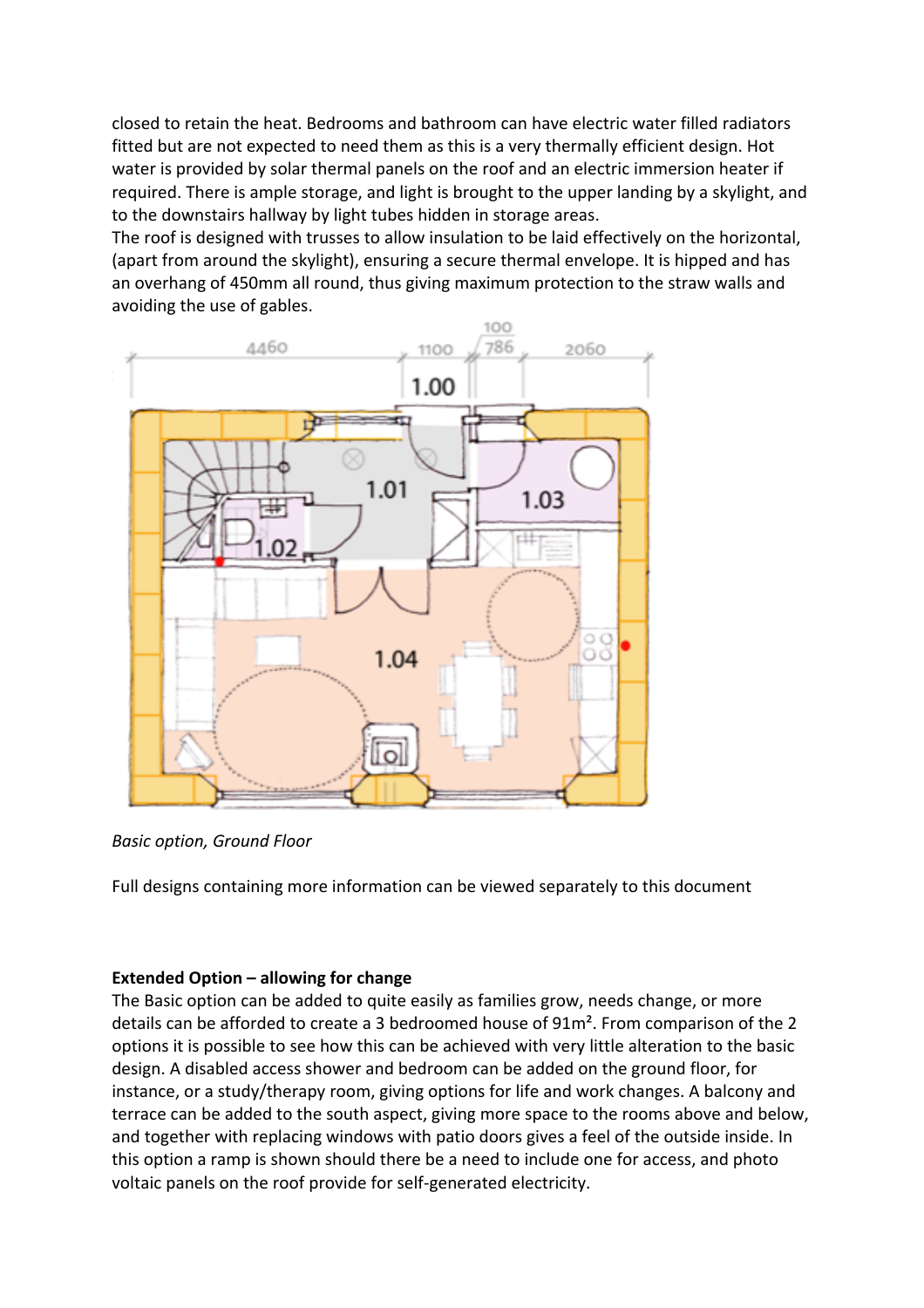

*Extended option, Ground Floor*

# **Construction**

Both options are based on strawbale sizes thus minimising work during construction. They can use 'off the peg' doors and windows, and factory made trusses to keep the costs down. All carpentry, strawbale building, insulation and clay and lime plastering can be done by the self-builder with some dedication to learning the required skills.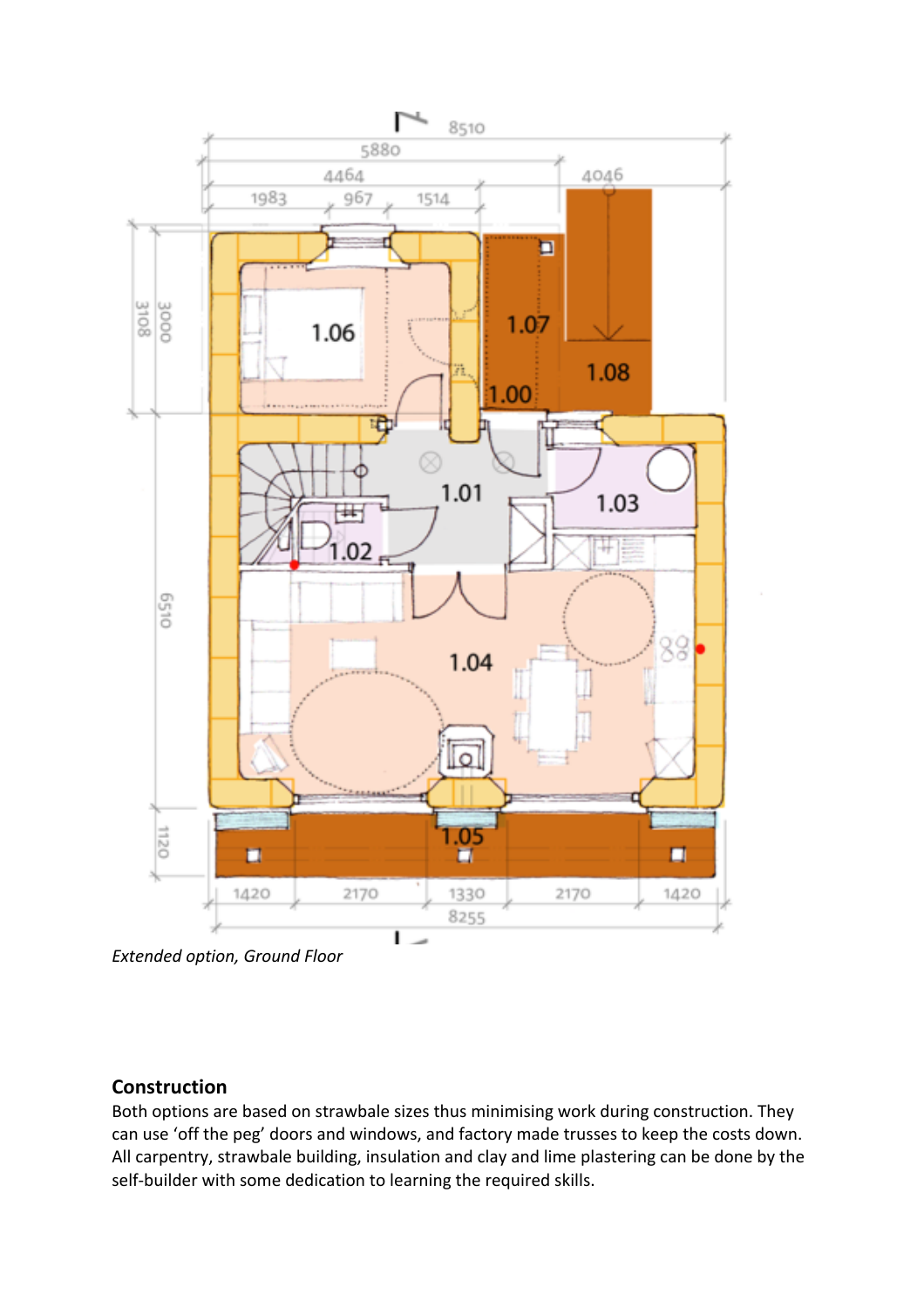They are designed so that the first floor and roof to waterproof layer can be constructed before the walls. These are held in place using temporary props, thus giving weather protection with the addition of either sheeted scaffolding or tarpaulins draped from the eaves.

The basic option is designed with foundations made from car tyres rammed with 10mm pea shingle, with a suspended timber floor above using timber of standard dimensions, or manufactured I beams. This is a very affordable option, but we have shown an alternative for a solid floor construction in the extended option, using foamglass and limecrete. Clearly it is possible to use ideas from both options to create the home of choice.



*Cross section, Basic option*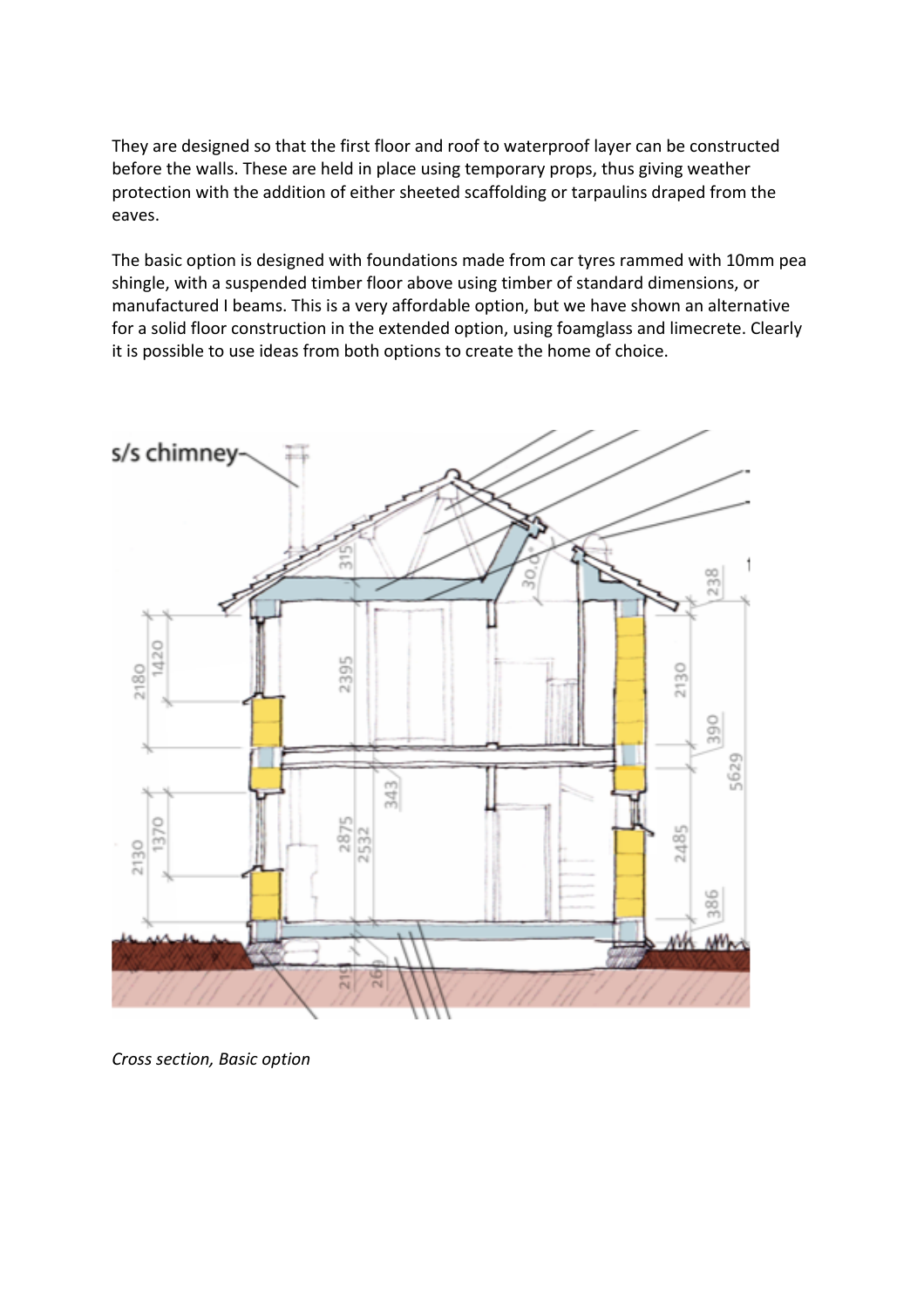# **On site training and community involvement**

It is very common for self-build strawbale houses to have a high level of on-site training and community involvement. It has been shown by the work of companies such as Amazon Nails and Straw Works to be an effective and empowering way to work, sharing skills and knowledge at the same time as constructing something real and necessary. Courses on site also have the potential to keep costs down, as fees paid by course participants can cover training costs, whilst the building is constructed. Self builders then benefit from a network of like-minded enthusiasts who want to help, and a local community that is informed by and interested in the build.

# **Affordability**

Affordability must take account not just of build costs, but also of long term maintenance and running costs.

Simplicity is the key to affordability, together with use of easily obtained standard materials, both in terms of timber sizes and 'off the peg' doors and windows. Strawbale buildings have proved themselves to be buildable by relatively unskilled people. They use materials that are predominantly of low embodied energy  $-$  not highly processed, and locally sourced  $$ such as straw bales, recycled car tyres, pea shingle, and clay. These materials generally require more labour time to source and use, but cost less.

#### **Labour**

As approximately half the cost of a conventional house is labour, it is easy to see how to bring build costs down. By far the major saving on a self build straw house is by providing one's own labour and that of friends, family, course participants and volunteers. The loadbearing straw method has simple designs, is an accessible building technique, provides the opportunity to learn and build at the same time, and does not require a high level of carpentry skills. All of these attributes mean it is possible to self-build.

#### **Materials**

The use of low embodied energy materials as an integral part of the design, and materials that are extremely user-friendly such as bales of straw, lime and clay plasters (because they do not 'go off' quickly) keeps the cost down by being cheap to buy (a bale of straw is about E2 from the field), easy to use, and mistakes can be rectified easily.

Many savings can also be made by using pre-owned materials and recycling others.

#### **Maintenance**

Once built, the strawbale house requires the same level of maintenance as other houses, that is, regular clearing of gutters and downpipes, garden maintenance to keep edges away from the building, re-decoration of timber parts and lime washing according to weather conditions.

By spending a little more on decoration at the outset and using an active silicate paint such as produced by Beeck instead of limewash, re-painting of the external render need only be done every 15 years.

By investing in durable timber windows and doors made from good quality larch or douglas fir, re-decoration is not necessary.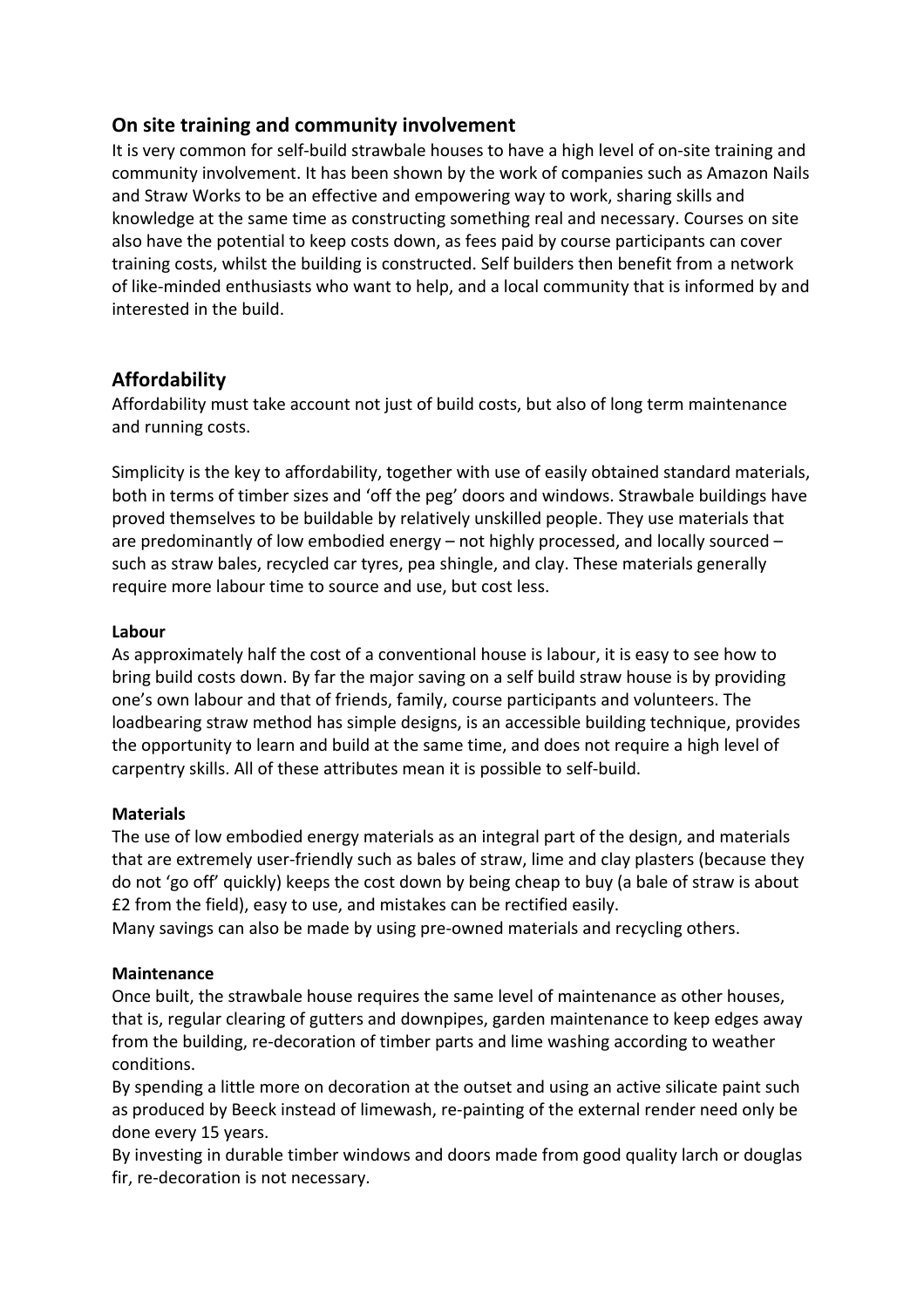#### Long term savings on fuel bills

One of the major assets of a strawbale house is the long term savings that can be made because of their extreme thermal efficiency. Plastered strawbale walls have a U value of 0.11 and an airtightness of less than 2.62. These results were achieved by the Council houses at North Kesteven designed and built by Amazon Nails with the design team who now work for Straw Works. See North Kesteven District Council website. This means that self builders can expect to make savings of at least 25% compared with a typical Code for Sustainable Homes level 4 house. It is also possible to build strawbale houses to a Passivhaus level of airtightness, which will bring fuel costs down even more - depending on how much the windows are left open!

# **Actual Costs**

The basic option of  $82m<sup>2</sup>$  shown here can be built by a self builder for between £600 and £650/m<sup>2</sup> giving a build price of £49,200 - £53,300. This saving is usually won by spending more time on the build than would be the case should it be built by a contractor.

Self-builders near Canterbury are currently completing 3 terraces of 2 storey loadbearing strawbale houses to a Straw Works design. The build cost is £60,000/house with a timescale of approximately 8 months per house - see www.facebook.com/ElmfieldStrawCottages At 90m<sup>2</sup>/house this gives a build cost of £667/m<sup>2</sup> for a design much more complicated than that given here.

The 2.5 storey 3 bedroomed loadbearing strawbale house that won the Eco-home of the year award from Grand Designs in 2008 (see http://quietearth.org.uk/story.htm) cost £70,000 and 4 years to build. At 120 $m^2$  this gives a build cost of £583/m2

## **Foundations**

One of the highest costs of a build can be the foundations, depending on the ground conditions. These designs offer a low cost solution, applicable in most types of subsoil, using recycled car tyres with pea shingle. They are very high on labour and very low on cost. The foundations for this house could be built for less than £500, as proved by foundations built by Straw Works in 2011. There are several other low cost and low impact foundation solutions that can easily be carried out by a self-builder that we have not the space to show here. The type shown for the extended option is a very thermally efficient one, but carries a greater cost.

## **Carpentry**

This aspect of the build can be a challenge to many self-builders, but these designs use simple carpentry techniques that most people can manage. The carpentry is kept to a minimum, as the straw is the structural element, and ring beams are used at floor and roof junctions.

## Lime and clay rendering and plastering

This is another potentially large cost of the build. Rendering externally in lime may cost about £2000 in materials, however, it could be applied by self-builders under supervision, as long as a longer time was allowed and a rougher finish than if professionally applied. This